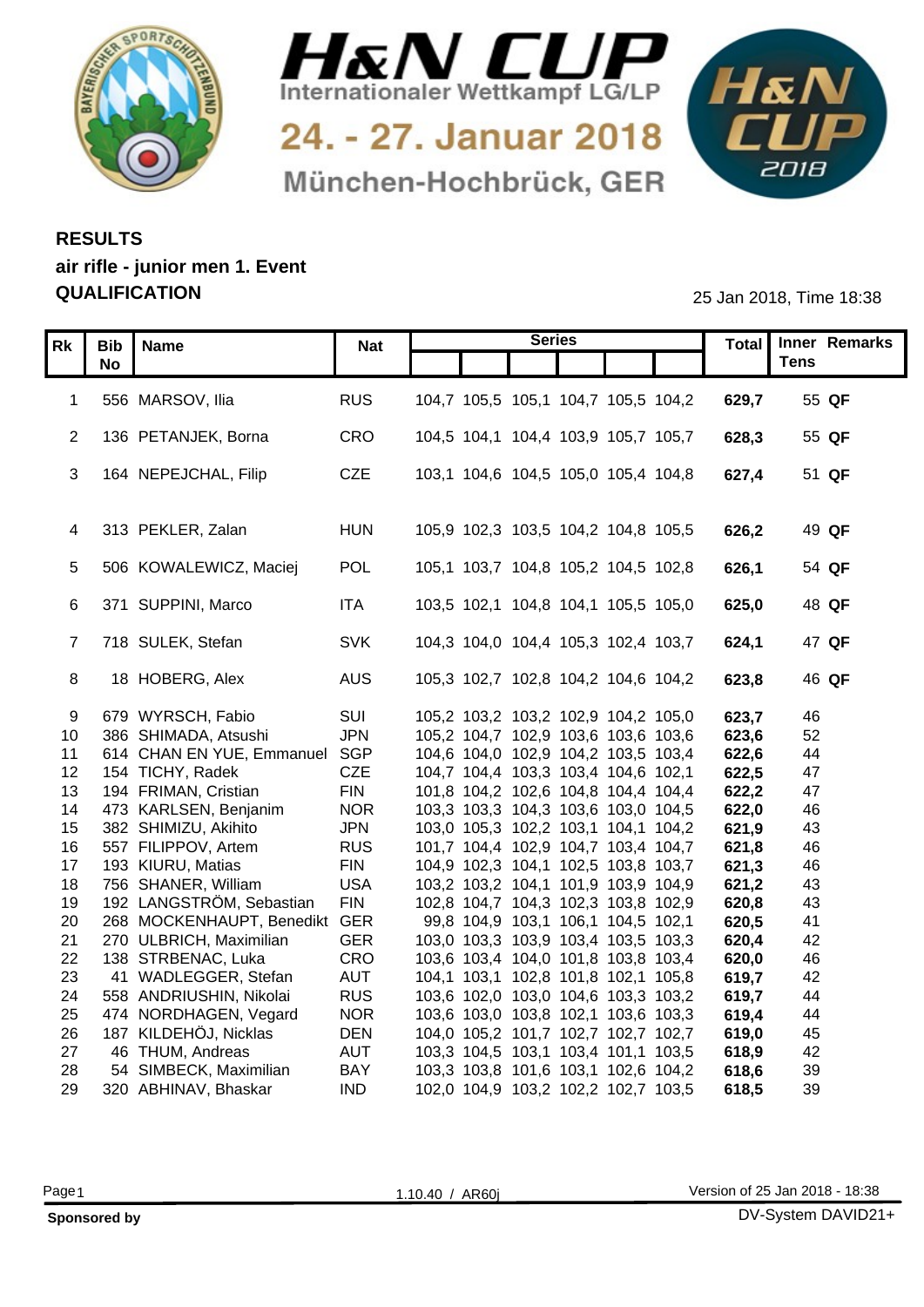



24. - 27. Januar 2018 München-Hochbrück, GER



## **RESULTS air rifle - junior men 1. Event QUALIFICATION** 25 Jan 2018, Time 18:38

|                 | Rk   Bib   Name                 | <b>Nat</b> |                                     | <b>Series</b> |       | Total Inner Remarks |
|-----------------|---------------------------------|------------|-------------------------------------|---------------|-------|---------------------|
|                 | <b>No</b>                       |            |                                     |               |       | <b>Tens</b>         |
|                 |                                 |            |                                     |               |       |                     |
|                 | 30 155 PRIVRATSKI, Jiri         | <b>CZE</b> | 100,1 105,0 104,9 103,0 105,2 100,3 |               | 618,5 | 44                  |
|                 | 31 314 VAS, Peter               | <b>HUN</b> | 101,9 102,5 104,2 103,1 102,9 103,4 |               | 618,0 | 42                  |
| 32 <sup>2</sup> | 629 KADUNC, Maj                 | <b>SLO</b> | 101,2 104,1 103,0 103,0 103,7 102,7 |               | 617.7 | 38                  |
| 33              | 370 FORMICHELLA, Carmine        | <b>ITA</b> | 103,2 102,6 100,7 104,6 101,7 104,3 |               | 617.1 | 42                  |
|                 | 34 139 TOMASEVIC, Denis         | CRO        | 102,5 103,1 102,9 103,3 102,9 102,2 |               | 616,9 | 39                  |
| 35              | 357 CHATZIPLIS, Alexandros      | <b>ITA</b> | 102,1 104,4 101,2 102,9 103,4 102,8 |               | 616,8 | 40                  |
| 36              | 158 MIKULCIK, Radek             | <b>CZE</b> | 103,9 103,0 101,6 102,3 103,2 102,8 |               | 616,8 | 41                  |
| 37              | 17 DAVIS, Michael               | <b>AUS</b> | 103,6 100,8 101,6 102,3 103,4 104,4 |               | 616.7 | 41                  |
| 38              | 7 BABAYAN, Hayk                 | <b>ARM</b> | 102,1 102,0 102,3 104,4 102,4 102,7 |               | 615,9 | 37                  |
| 39              | 6 ADAMYAN, Narek                | <b>ARM</b> | 101,1 103,8 103,4 104,2 102,8 100,6 |               | 615,9 | 42                  |
| 40              | 329 TANISH, Galhotra            | <b>IND</b> | 102,0 100,7 104,1 102,6 103,3 103,0 |               | 615,7 | 38                  |
| -41             | 650 MITROVIC, Aleksa            | <b>SRB</b> | 100,5 101,1 102,6 103,5 102,8 105,0 |               | 615,5 | -41                 |
| 42              | 743 ZLONKEVYCH, Andrii-Oleh UKR |            | 100,8 101,5 103,7 101,7 103,7 104,0 |               | 615,4 | 42                  |
|                 | 43 457 DEVIC, Miljan            | <b>MNE</b> | 101,2 101,6 105,0 104,0 101,3 102,0 |               | 615.7 | 41                  |
|                 | 44 312 HAMMERL, Soma            | <b>HUN</b> | 103,7 99,8 104,3 101,6 105,0 100,3  |               | 614,7 | 39                  |
| 45              | 649 SAVIC, Djordje              | <b>SRE</b> | 101,9 103,1 101,2 103,4 103,2 101,2 |               | 614,0 | 40                  |
|                 | 46 267 MELCHERT, Pascal         | GER        | 101,5 103,3 102,4 104,9 100,6 101,2 |               | 613,9 | 35                  |
| 47              | 489 HEGG, Jon-Hermann           | <b>NOR</b> | 103,0 102,3 101,8 101,4 101,5 103,7 |               | 613,7 | 35                  |
| 48              | 266 BARBE, Tom                  | <b>GER</b> | 101,3 101,9 101,3 102,3 103,8 102,3 |               | 612,9 | 35                  |
| 49              | 630 KLOPCIC, Nejc               | <b>SLO</b> | 102,4 101,0 101,6 102,7 104,1 100,6 |               | 612,4 | 36                  |
| 50              | 676 RIEDO, Sven                 | SUI        | 102,2 100,4 102,7 102,1 102,1 102,6 |               | 612,1 | 36                  |
|                 | 51 387 OSHIO, Hayato            | <b>JPN</b> | 104,3 102,2 100,4 101,4 103,1 100,7 |               | 612,1 | 36                  |
|                 | 52 651 ILIC, Veljko             | <b>SRE</b> | 100,1 101,8 100,9 103,4 103,7 102,0 |               | 611,9 | 38                  |
|                 | 53 496 PIATEK, Michal           | <b>POL</b> | 101,0 103,1 101,6 102,3 103,2 100,6 |               | 611,8 | 35                  |
|                 | 54 678 ROTH, Lukas              | SU         | 104,1 100,8 100,8 103,9 102,1 100,1 |               | 611,8 | 37                  |
| 55              | 434 PETKEVICIUS, Rokas          | LTU        | 101,1 104,8 100,5 101,2 103,4 100,7 |               | 611,7 | 38                  |
|                 | 56 628 JAKOPICEK, Patrik        | <b>SLO</b> | 102,6 101,7 101,0 102,9 103,0 100,2 |               | 611.4 | 34                  |
| 57              | 226 PIROUET, Cameron            | <b>GBR</b> | 101,0 100,0 101,7 102,7 102,7 102,7 |               | 610,8 | 36                  |
| 58              | 45 DIEM, Patrick                | <b>AUT</b> | 101,6 100,3 101,4 102,7 102,7 101,9 |               | 610,6 | 36                  |
| 59              | 677 ROHRBASSER, Ludovic         | SU         | 102,3 103,6 101,9 100,4 102,8 99,6  |               | 610,6 | 33                  |
|                 | 60 719 MARTON, Timotej          | <b>SVK</b> | 100,3 101,0 100,7 104,0 100,9 102,4 |               | 609,3 | 33                  |
| 61              | 265 BRAUN, Max                  | <b>GER</b> | 102,5 102,2 101,2 101,5 99,7 102,1  |               | 609,2 | 34                  |
| 62              | 456 OBRADOVIC, Nemanja          | <b>MNE</b> | 102,2 102,2 101,0 101,4 99,2 102,7  |               | 608,7 | 30                  |
|                 | 63 615 DAYNE PHANG, Ryan        | <b>SGP</b> | 103,7 101,8 98,2 100,8 101,7 101,6  |               | 607,8 | 31                  |
|                 | 64 458 BOZOVIC, Milos           | <b>MNE</b> | 102,9 102,0 102,2 98,8 101,0 100,5  |               | 607,4 | 36                  |
|                 |                                 | CRO        |                                     |               | 607,3 | 32                  |
|                 | 65 137 SIKAVICA, Josip          |            | 100,5 101,4 105,0 98,1 102,4 99,9   |               | 607,0 |                     |
|                 | 66 631 SOCIC, Jure              | <b>SLO</b> | 101,2 102,3 102,3 100,6 99,1 101,5  |               |       | 30                  |
|                 | 67 330 AUINASH, Yadav           | <b>IND</b> | 100,0 100,1 100,5 103,3 101,0 101,2 |               | 606,1 | 30                  |